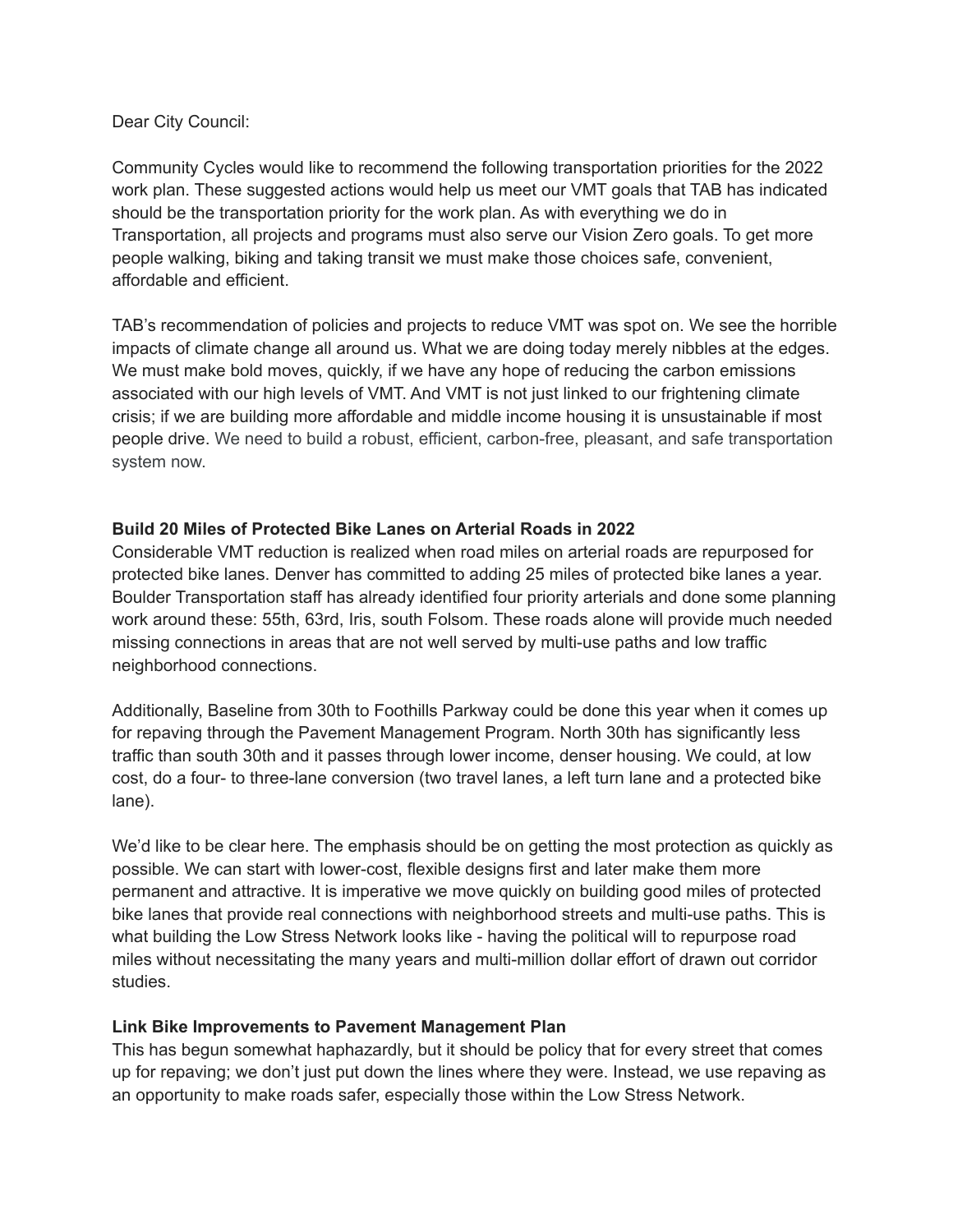## **Busways**

The city should be looking for bus lanes on transit corridors that could be easily and inexpensively created requiring only paint, signage and pavement markings.

The most obvious one is the six-lane section of Broadway from Regent to Table Mesa. Repurpose one lane in each direction between Regent Dr and Table Mesa Dr to a bus (and right turn) lane. Broadway is the busiest transit corridor in the City, and currently offers zero travel time advantage for transit passengers.

Additional busways could be created with paint and repurposing on Arapahoe from Folsom to 63rd and Colorado from Folsom to Foothills Highway.

### **Move Parking Policy**

Parking and VMT are intrinsically linked. We cannot reduce VMT without addressing the fact that, while land everywhere in Boulder is expensive, parking is plentiful and essentially free. The AMPS project was created to look at parking, but it has moved at a glacial pace and is not looking at parking from a land use, climate change or VMT perspective. We have created this problem by segmenting Parking Policy into Community Vitality. Community Vitality is very well-equipped to do parking implementation and enforcement. We should allow them to focus on that, their area of expertise, and use outside consulting resources overseen by Transportation to take a holistic view of our current policies through a lens of climate action, VMT, and equity, and reorient parking policies so that they are working for our goals, not against them.

Another quick idea for parking policy reform in development is to take 25% off of parking minimums, across the board. Most new development requests are granted this 25% reduction anyway. Then, to better align new development parking with our climate goals, continue to reduce by 5% per year until a new parking policy is passed. This could be done by Council in the first quarter.

#### **Stop the TMP update**

To free up staff time, TMP updates should be done on at least a seven year, rather than five year, time frame. Transportation staff has already started working on the next TMP. There is still much to implement in the last TMP and working on a new TMP takes valuable time and resources. If staff needs a strategic plan, as they say they do, in order to determine what projects they should seek funding for and what projects they should fund when opportunities arise, they should take one quarter to make a simple list. In general, it should also be easier to enact small, targeted amendments to the TMP, to allow it to respond dynamically to new needs and situations.

#### **Leverage consultants for policy efforts**

As suggested above, it would be appropriate to use outside consultants to update our parking policies, in order to save over-stretched city staff for project-level work where their local expertise is so critical. We have the need for much other policy-level work that could be done by consultants, including: